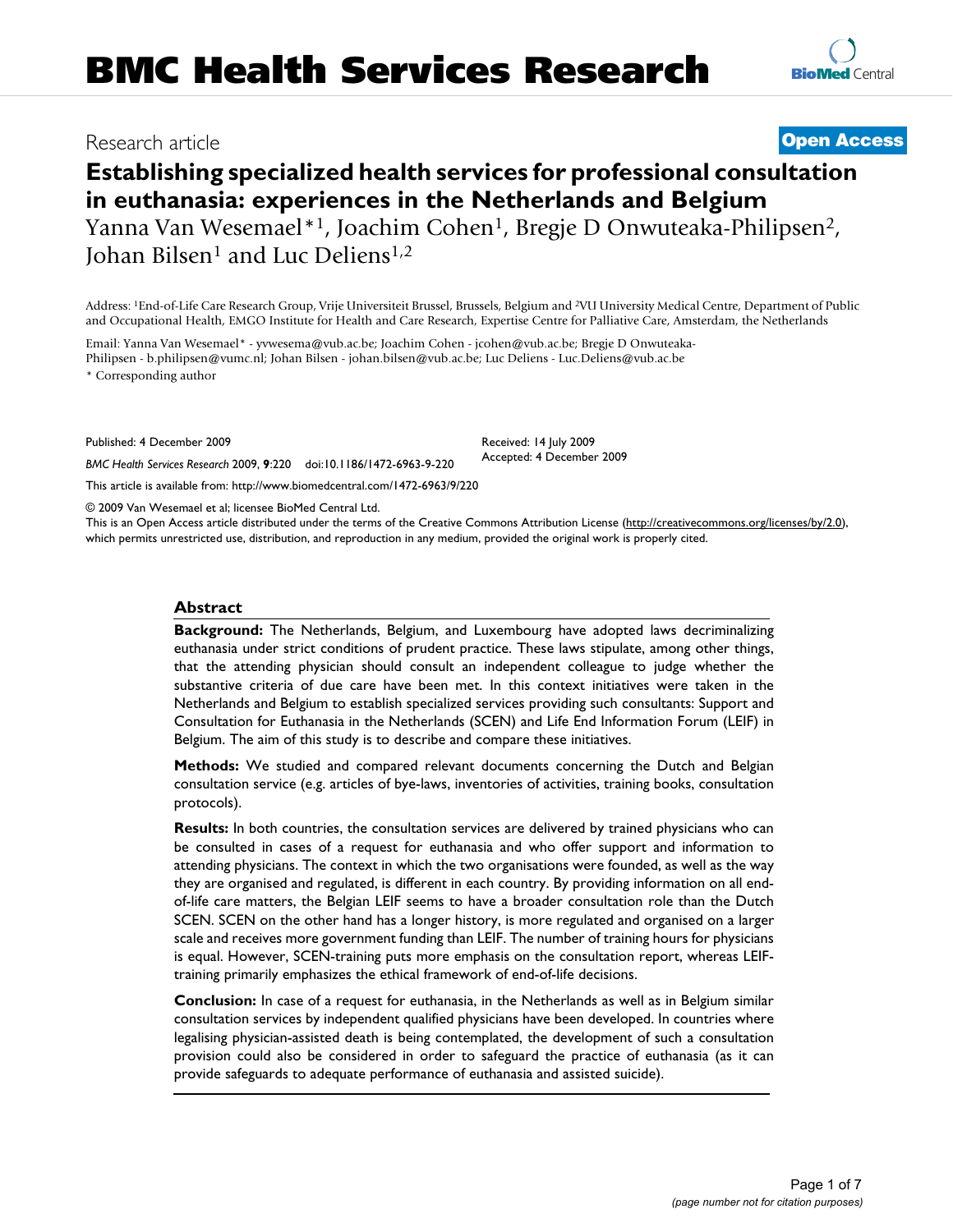## **Background**

While physician-assisted suicide is regulated in Oregon, Washington, the Netherlands, and Luxembourg and is legally performed in Switzerland since 1990 [[1-](#page-6-0)[3](#page-6-1)], there are only three countries in the world where euthanasia is legal: the Netherlands and Belgium adopted a law in 2002 [[4](#page-6-2)[,5\]](#page-6-3) and Luxembourg became the third country to do so on March 16th 2009 [\[6\]](#page-6-4). All three laws stipulate substantive and procedural criteria that must be met for euthanasia to be legally performed. The substantive criteria require, among other things, that the patient's request must be voluntary, well-considered, repeated, and not the result of any external pressure; that the patient must be in a medically futile state of constant and unbearable physical or psychological suffering which cannot be alleviated, and is the result of a serious and incurable condition caused by illness or accident; that the physician must fully inform the patient about his/her health condition and prospects (diagnosis and prognosis), and that physician and patient must arrive at the conclusion that there is no reasonable prospect of improvement in the patient's situation. The procedural criteria consist of mandatory notification of the euthanasia case to the official review committee [\[7\]](#page-6-5), and consultation of a colleague by the attending physician, hereafter called the consultant, who is independent or impartial from both the patient and the attending physician [[4](#page-6-2),[5](#page-6-3)], and competent to judge the patient's condition. This consultant must read the medical file and examine the patient in order to judge whether the substantive criteria have been met, i.e. judge the serious and incurable nature of the condition, ascertain that the patient's physical or psychological suffering is constant, unbearable, and without prospect of improvement, and that the patient's request was voluntary, well-considered, and repeated (in Belgium and Luxembourg the law only prescribes this in patients not expected to die in the near future). The Dutch law also stipulates that the consultant should conclude that there are no reasonable alternatives [[5\]](#page-6-3). The consultant must make a written report regarding his or her conclusions.

Consultation in the case of a euthanasia request, as defined by the laws on euthanasia, is very different from an informal discussion between physicians which might occur in other kinds of end-of-life decision-making. Given the seriousness and irreversibility of euthanasia, the consultant has to determine whether the substantive legal requirements of due care are met, and the judgment of the attending physician was made with due care. The consultation of a second physician in euthanasia requests is intended to build a control mechanism into the procedure and prevent unwarranted euthanasia cases. It is also intended to monitor and safeguard the quality of the practice of euthanasia.

The laws in all three countries stipulate that the consulted physician must be independent, impartial and competent to judge the pathology of the patient. However, the consultant is also expected to judge aspects such as existential suffering and feelings of hopelessness, which are more inherent to the final stage of life than to the patient's pathology [\[8-](#page-6-6)[10\]](#page-6-7). Additional skills therefore seem warranted for a consultant. Ideally, the consultant is someone who does not a priori object to euthanasia, and has a certain amount of experience with or knowledge of end-oflife care and/or euthanasia. Finding such an independent consultant may be difficult for a physician confronted with a euthanasia request. In this context initiatives were taken, in the Netherlands and in Belgium, to establish specialized services to provide such consultants. While the Dutch and the Belgian laws [[11\]](#page-6-8) and the notification procedures of euthanasia in both countries have been extensively described and compared elsewhere [[7](#page-6-5)], no studies have described the function and functioning of these specialized consultant health services within the context of a law on euthanasia. This paper aims to describe such specialized health services as established in the Netherlands ('Support and Consultation on Euthanasia in the Netherlands', i.e. SCEN) [\[12](#page-6-9)] and in Belgium ('Life End Information Forum', i.e. LEIF) [\[13](#page-6-10)]. LEIF is a Flemish initiative and hence in principle only available in the Dutch-speaking part of Belgium; in the French-speaking part a similar, albeit less elaborate initiative has been developed.

The SCEN and LEIF projects will be described and compared in terms of their development, aims, tasks, functioning and organisation.

## **Methods**

We studied and compared relevant documents concerning SCEN and LEIF. To obtain an overview of the development, aims, tasks, functioning and organisation of SCEN, the evaluation report about the implementation and effects of SCEN was studied [[14\]](#page-6-11) as well as the results of the annual written inventory of activities of SCEN physicians from 2004 to 2006 [[15-](#page-6-12)[17\]](#page-6-13). Additionally, the training book for SCEN physicians [[18](#page-6-14)], the checklist used by SCEN to draw up the consultation report, the protocol used as a guideline for the consultation procedure [[19\]](#page-6-15) and the website of the Royal Dutch Medical Association [[20](#page-6-16)] were explored as information sources. Information on the Life End Information Forum in Flanders was acquired through the LEIF website [[21](#page-6-17)], the bye-laws, the LEIF magazine [\[22\]](#page-6-18), publications concerning LEIF [[13](#page-6-10),[23,](#page-6-19)[24](#page-6-20)] and the training folders the physicians receive while undergoing training. Furthermore, because there is relatively less written information available about LEIF than about SCEN, an open interview was conducted with the director and training moderator of LEIF to comple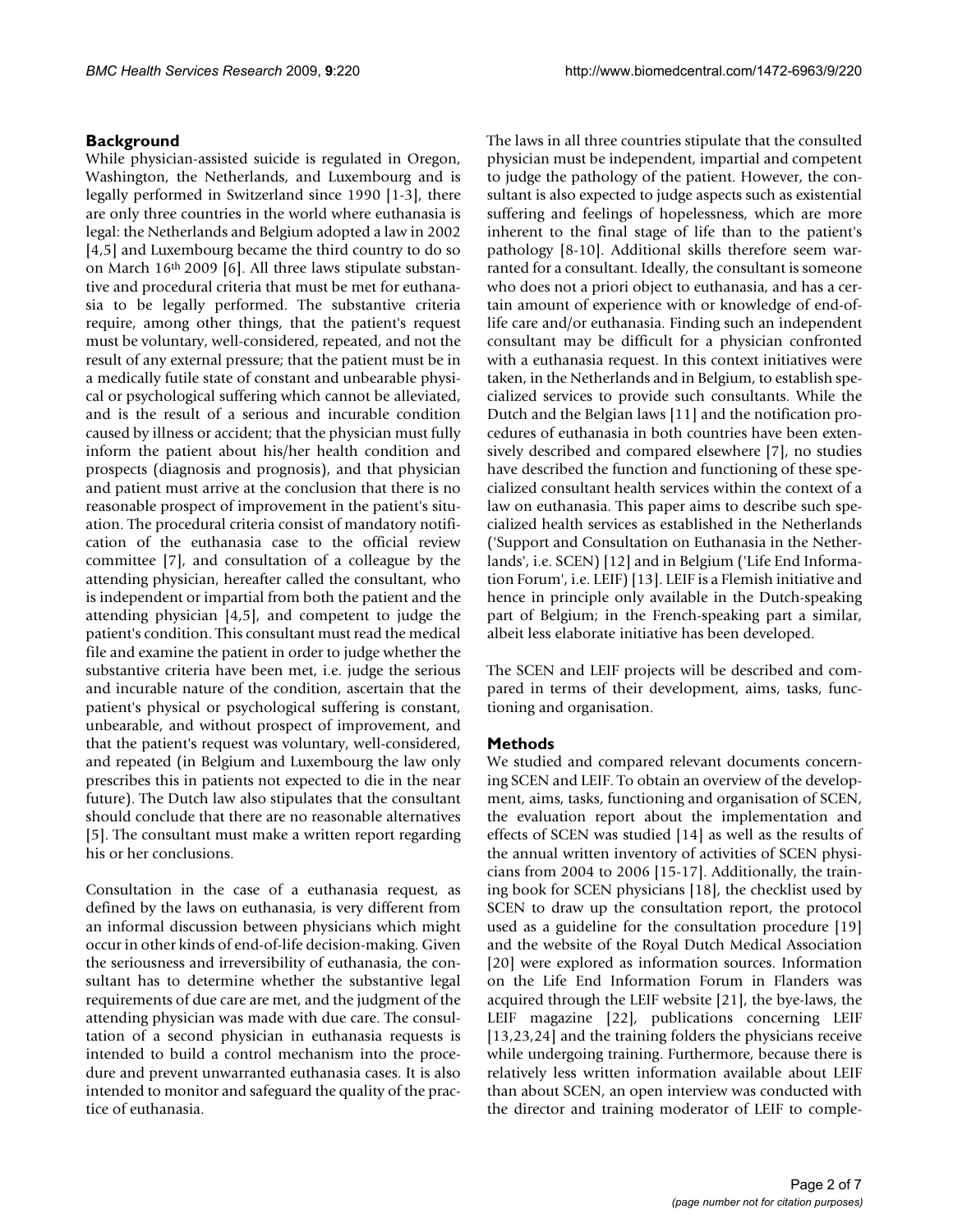ment the collected information. The persons consulted for information about SCEN and LEIF were notified that their contribution would be used for a comparing paper and they consented to this.

## **Results**

## *Development*

SCEN and LEIF were established in differing contexts (Table [1\)](#page-2-0). In the Netherlands, where euthanasia had already been taking place without prosecution for more than a decade [\[8](#page-6-6)[,25](#page-6-21)], the Royal Dutch Medical Association and the Association of General Practitioners wanted to professionalize the consultation process and thus make physicians take responsibility for the quality of the practice. They initiated a pilot project in Amsterdam (Support and Consultation on Euthanasia in Amsterdam, SCEA) in 1997 and extended it to the rest of the country in 1999, after an evaluation of its implementation [\[25](#page-6-21)]. In Belgium, the legalisation process of euthanasia was much shorter and enjoyed less support from associations of health care professionals [\[26\]](#page-6-22). LEIF was established in February 2003, after the euthanasia law had come into effect, by individual professionals with experience in palliative care and by the association 'Right to Die with Dignity'. Their aim was twofold: to create a service that could refer people to the right health care professionals in endof-life matters, and to increase physicians' knowledge about palliative care and euthanasia through training programs.

## *Aims and tasks*

SCEN and LEIF were both initially developed to provide independent and competent second physicians as consultants in euthanasia requests, as required by law (Table [2\)](#page-3-0); these physicians are however also able to provide information and support concerning euthanasia outside the context of consultation. The scope of LEIF is broader than that of SCEN, as its aim is also to provide consultation in other end-of-life decisions, including palliative care, to other physicians as well as to patients, and to provide the wider public with information about euthanasia and other end-of-life matters.

## *Functioning and organisation*

SCEN or LEIF physicians must have at least five years of experience as a physician, have experience in the field of euthanasia, be skilful in consultations, and must not be a priori opposed to euthanasia as this would preclude objective consultation [[20\]](#page-6-16) (Table [3](#page-4-0)). Both organisations offer different training modules of roughly 23 hours given by experts, spread over several weeks, on subjects such as the performance of euthanasia, communication with patient and attending physician, and palliative care. SCEN employs actors to provide training in communication skills and lays emphasis on the consultation report, while LEIF focuses on the ethical framework of end-of-life decisions. Both SCEN and LEIF organise group meetings, called 'intervisions', where physicians can discuss concrete problems and cases with colleagues.

There are currently 590 SCEN physicians, corresponding to one per 28000 inhabitants[[27\]](#page-6-23) or one per 112 physicians in the Netherlands. At first SCEN training was only offered to general practitioners but in 2007 it was also made available to specialists and nursing home physicians. Now there are 94 specialists and 53 nursing home physicians (not in table) [[20\]](#page-6-16) who have followed all five training modules organised by the Royal Dutch Medical Association. In Belgium, there are 161 LEIF-physicians (111 GPs and 50 specialists), i.e. one per 38270 inhabitants [[28\]](#page-6-24) or one per 127 physicians [[29](#page-6-25)] in Flanders. These physicians have followed the minimum requirement of at least two modules (including the introductory module) (not in table).

When physicians require a SCEN or LEIF consultant, they can contact the organisations by telephone and a consultant is assigned to them. In the Netherlands there is a tele-

<span id="page-2-0"></span>

|  | Table 1: development and foundation of LEIF and SCEN |  |
|--|------------------------------------------------------|--|
|  |                                                      |  |

| Development & Foundation LEIF       |                                                                                                                               | <b>SCEN</b>                                                                                                                                             |
|-------------------------------------|-------------------------------------------------------------------------------------------------------------------------------|---------------------------------------------------------------------------------------------------------------------------------------------------------|
| <b>Initiators</b>                   | Initiative of individuals with experience in end-of-life care<br>and the pluralistic association 'Right to Die with Dignity'* | Initiative of the Royal Dutch Medical Association and<br>the Association of General Practitioners +                                                     |
| Year of founding<br>Covering region | In 2003, 6 months after the euthanasia law *<br>Provided for the 6 provinces in Flanders*                                     | In 1997, before the euthanasia law $\ddagger$<br>First a pilot project in Amsterdam (SCEA) in 1997,<br>since 1999 in the rest of the country $\ddagger$ |

\* Source: Interview with the director and training moderator of LEIF and Distelmans W: **LEIF: het LevensEinde InformatieForum (LEIF: the Life End Information Forum)**. *Neuron* 2008, **13 (3)**:144-146.

<sup>†</sup> Source: <http://knmg.artsennet.nl>

<sup>‡</sup> Source: Onwuteaka-Philipsen B, van der Wal G: Support and consultation for general practitioners concerning euthanasia: the SCEA project. *Health Policy* 2001, 56:33-48.

Jansen-van der Weide M, Onwuteaka-Philipsen B, van der Wal G: Implementation of the project 'Support and Consultation on Euthanasia in The Netherlands' (SCEN). *Health Policy* 2004, 69:365-373.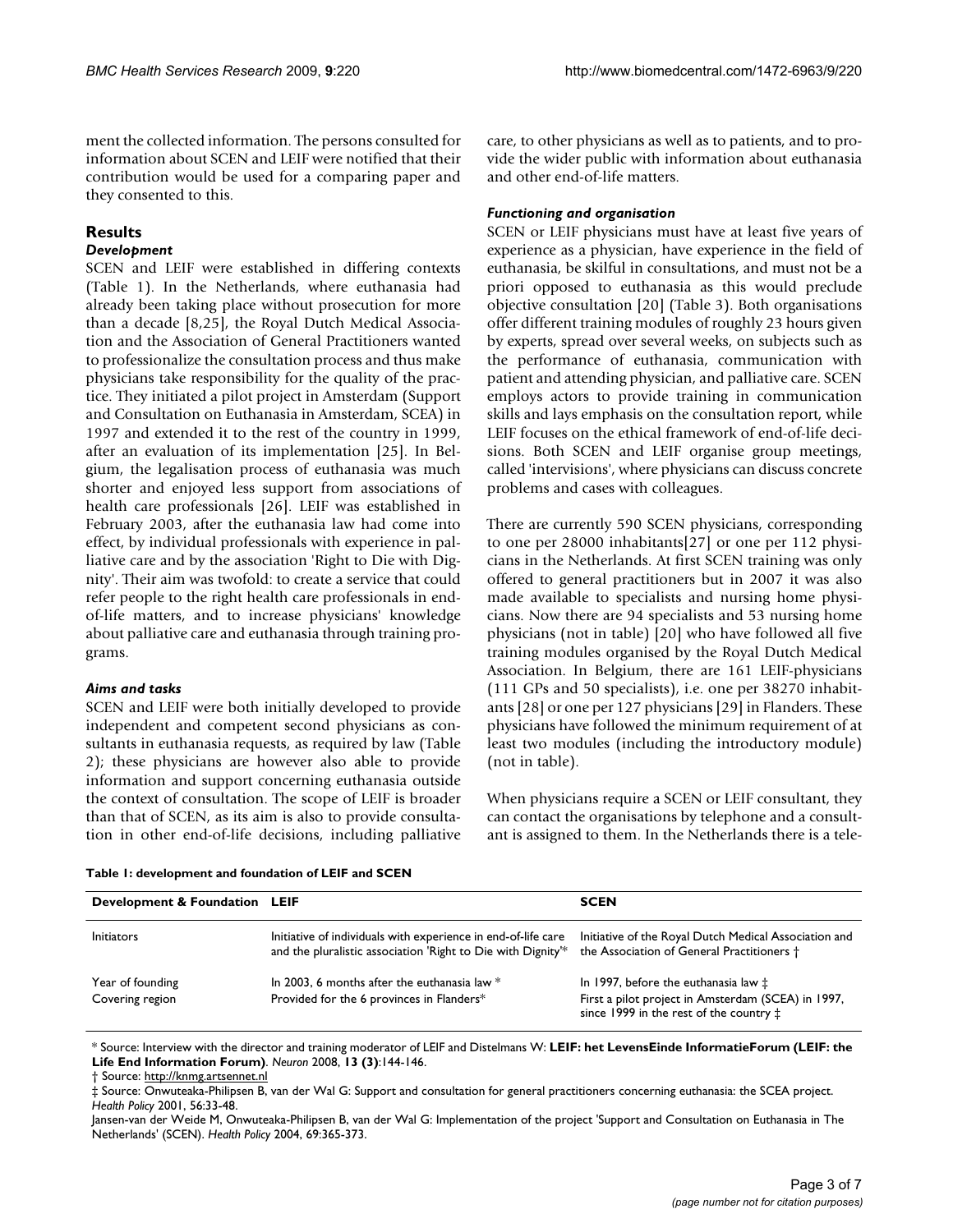#### <span id="page-3-0"></span>**Table 2: aims and tasks of LEIF and SCEN**

| Tasks LEIF |                                                                                                                                            | <b>SCEN</b>                                                                                                                                |  |
|------------|--------------------------------------------------------------------------------------------------------------------------------------------|--------------------------------------------------------------------------------------------------------------------------------------------|--|
| Tasks      | * Provide information and support about euthanasia to<br>physicians, patients and the wider public*                                        | * Provide information and support about euthanasia to<br>physicians, †<br>* Provide consultation to physicians in euthanasia<br>requests + |  |
|            | * Provide consultation to physicians in euthanasia requests *                                                                              |                                                                                                                                            |  |
|            | * Provide consultation to physicians in other end-of-life decisions*                                                                       |                                                                                                                                            |  |
|            | Based on the law, when doing a consultation in a euthanasia request,<br>the LEIF physicians has to $\ddagger$ :<br>* read the medical file | Based on the law, when doing a consultation in a euthanasia<br>request, the SCEN physician has to $\S$<br>* see the patient                |  |
|            | * examine the patient                                                                                                                      | * be convinced that the request is voluntary and well-considered                                                                           |  |
|            | * ascertain that the physical or psychological suffering is persistent and<br>unbearable and cannot be relieved                            | * be convinced that the suffering is hopeless and unbearable<br>* inform the patient about his/her situation and prospects                 |  |
|            | * make a written report of the findings                                                                                                    | * be convinced that there is no reasonable other solution<br>* make a written report on their judgment of the due care<br>criteria         |  |

\* Source: interview with the director and training moderator of LEIF

† source:<http://knmg.artsennet.nl>

‡ Source: Law concerning euthanasia May 28 Wet betreffende euthanasie, 28 mei 2002. *Belgisch Staatsblad 2002 juni 2002 [Belgian official collection of the laws June 22 2002]* 2002, 2002009590

§Source: Termination of Life on Request and Assisted Suicide (Review Procedures) Act April 1 Wet toetsing levensbeeindiging op verzoek en hulp bij zelfdoding 1 april, 2002.

phone number per SCEN district, while for Flanders there is one central number at the LEIF secretariat. However, LEIF physicians can also be contacted directly by the attending physician. After having discussed the case with the attending physician on the phone, both SCEN and LEIF physicians follow the directions as stated in the euthanasia law [[4](#page-6-2),[5](#page-6-3)]. SCEN physicians can follow a consultation protocol and a checklist as a guideline. LEIF has no official consultation protocol but provides similar guidelines as SCEN during training sessions. SCEN physicians receive a standard financial compensation from the patient's health insurance company after having written a consultation report. No such compensation is provided for the LEIF physicians.

An important difference between both organisations relates to their financial support: SCEN receives €1.000.000 annually from the Dutch government, whereas the direct grant for LEIF physicians from the Belgian government was reduced from 20.000€ in 2003 to 10.000€ in 2007 and ceased in 2008. The organisation does receive some financial support for e.g. publishing the LEIF magazine, a practical guide on end-of-life decisions for the broad public [[22](#page-6-18)].

## **Discussion**

Our study is the first to describe and compare how consultation services in cases of a euthanasia request have been established in the Netherlands and Belgium. In both countries, these consultation services are delivered by specially trained physicians who can be consulted in cases of a request for euthanasia and who offer support and information about the subject. The context in which the two organisations were founded, as well as the way they are organised and regulated, is different in each country: by providing information on all end-of-life care matters the Belgian Life End Information Forum seems to have a broader consultation role than the Dutch Support and Consultation in Euthanasia.

A methodological limitation of this study is that the description of both organisations is based on documents and therefore reflects the theoretical situation but not necessarily the situation in real terms.

One important difference between the consultation organisations in Belgium and the Netherlands is that the Belgian LEIF has a broader focus: its physicians can be consulted not only in cases of euthanasia requests but for all end-of-life issues. The context in which the legislation was developed in Belgium may account for this; in Belgium there was much more controversy than in the Netherlands and the legislature (government) wanted to put the focus on a wider range of options at the end of life. This may explain why a law optimizing the accessibility of palliative care and a law on patient rights emphasizing the right of the patient to choose the care they receive, were passed almost simultaneously with the euthanasia law [[30](#page-6-26),[31\]](#page-6-27). In this context the initiators of LEIF, who have a broad background in palliative care, aimed to create a health provision not linked solely to euthanasia. The emphasis on palliative care is not so pronounced with SCEN, although SCEN physicians must consider other palliative options when doing a consultation. As the line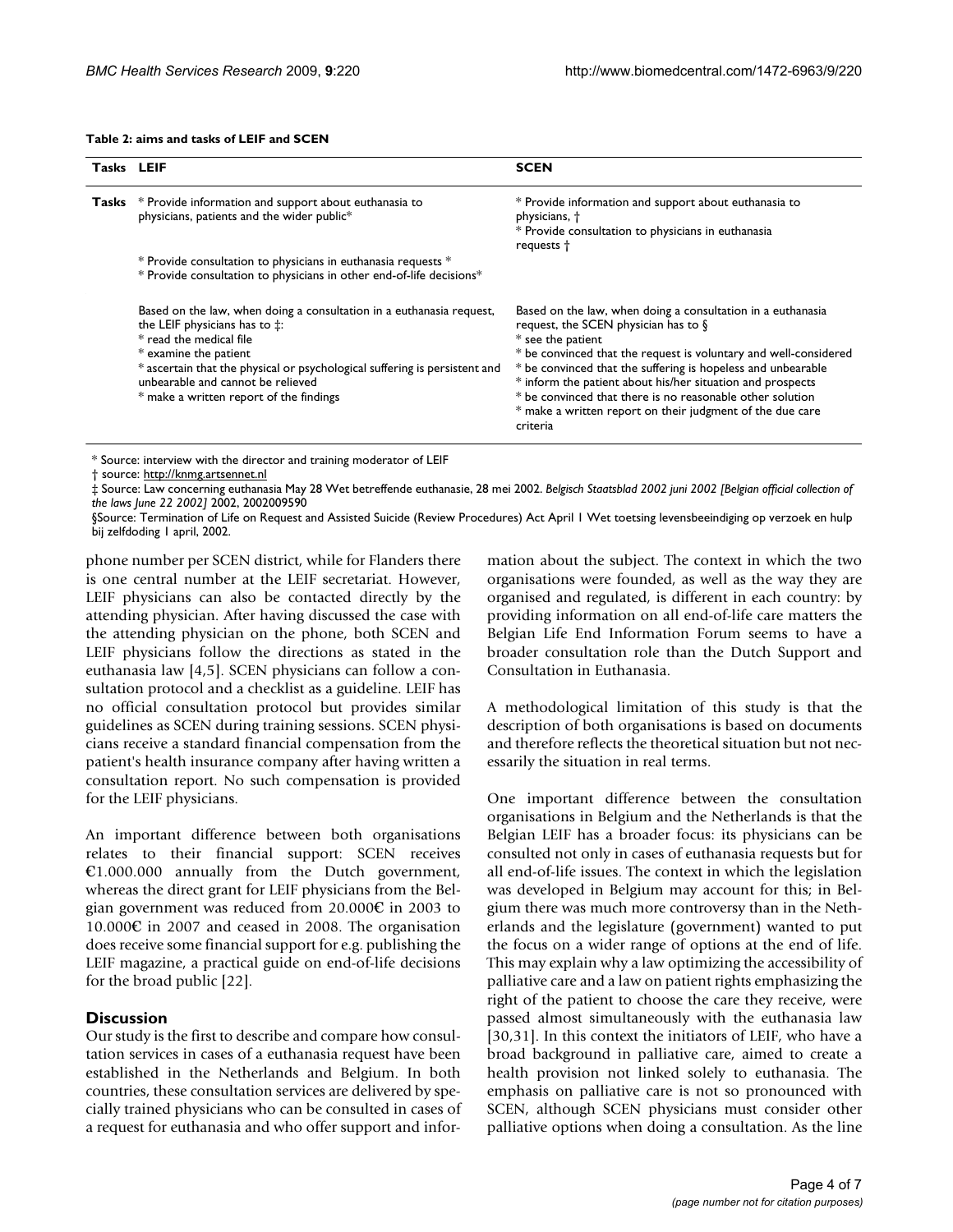#### <span id="page-4-0"></span>**Table 3: functioning and organisation of SCEN and LEIF**

| Functioning & Organisation LEIF                                                                                                                                                                  |                                                                                                                                                                                                                                                                                                                                                    | <b>SCEN</b>                                                                                                                                                                                                                                                                   |  |
|--------------------------------------------------------------------------------------------------------------------------------------------------------------------------------------------------|----------------------------------------------------------------------------------------------------------------------------------------------------------------------------------------------------------------------------------------------------------------------------------------------------------------------------------------------------|-------------------------------------------------------------------------------------------------------------------------------------------------------------------------------------------------------------------------------------------------------------------------------|--|
| Selection criteria                                                                                                                                                                               | * 5 years experience in practice *<br>$*$ experience with euthanasia $*$<br>* skilful in consultations*<br>* not being fundamentally against euthanasia*                                                                                                                                                                                           | * 5 years experience in practice $\dagger$<br>* experience with euthanasia or physician-assisted<br>death (PAD) +<br>* skilful in consultations†<br>* not being fundamentally against euthanasia <sup>+</sup><br>* write a motivation letter <sup>+</sup>                     |  |
| Training                                                                                                                                                                                         | 24 hours spread over 5 modules in 28 weeks<br>Content of modules $\ddagger$ :<br>* general introduction<br>* end-of-life care<br>(laws of patient rights, palliative care and euthanasia;<br>palliative practice)<br>* context of the LEIF physician and the other caregivers<br>* euthanasia in practice<br>* communication of the LEIF physician | 22.5 hours spread over 3 days in 5 weeks<br>Content of modules §<br>* tasks, duties and role of the consultant<br>* communication and emotions around euthanasia<br>* alternative possibilities and the final advice<br>(the consultation report, suffering, palliative care) |  |
|                                                                                                                                                                                                  | Intervisions ‡<br>* Group meetings per province<br>* twice a year<br>* to discuss cases                                                                                                                                                                                                                                                            | Intervisions +<br>* Group meetings per district<br>* 3 to 4 times a year<br>* to air problems and to monitor the quality of<br>consultation                                                                                                                                   |  |
| Organisation                                                                                                                                                                                     | Comes under the non-profit organisation End-of-life care<br>Academy and has I central secretariat for Flanders and<br>Brussels *                                                                                                                                                                                                                   | Comes under a department of the Royal Dutch<br>Medical Association and is subdivided in 23 districts<br>throughout the Netherlands. There is a consultant<br>network per district +                                                                                           |  |
| Contact                                                                                                                                                                                          | One central telephone number at LEIF secretariat,<br>permanently available. LEIF physicians can also be<br>contacted directly $\ddagger$                                                                                                                                                                                                           | One central telephone number per district, during<br>office hours t                                                                                                                                                                                                           |  |
| Consultations<br>Work with guidelines received during training and use the<br>registration form of the Federal Control and Evaluation<br>Committee as a checklist for the criteria of due care * |                                                                                                                                                                                                                                                                                                                                                    | Follow a written consultation protocol and have a<br>checklist for writing the report<br>(bron)                                                                                                                                                                               |  |
| <b>Expenses</b><br>No standard compensation is provided. LEIF physicians<br>sometimes charge the price of a normal consultation *                                                                |                                                                                                                                                                                                                                                                                                                                                    | A standard compensation of $280\epsilon$ is provided via<br>the health insurance of the patient to the SCEN<br>physician after the SCEN physician files a report                                                                                                              |  |
| Control                                                                                                                                                                                          | A guidance group, consisting of medical doctors,<br>academics, ethics, experts in palliative care, nurses and<br>actors, acts as a sounding board for LEIF #                                                                                                                                                                                       | An advice council, consisting of medical doctors,<br>academics, a medical advisor and the project leader<br>of SCEN, guards the objectives of the SCEN<br>program †                                                                                                           |  |
| Support                                                                                                                                                                                          | No more direct financial support after 2007¶                                                                                                                                                                                                                                                                                                       | Annually 1.000.000€ support from the Dutch<br>government                                                                                                                                                                                                                      |  |

\* Source: interview with the director and training moderator of LEIF

† Source: <http://knmg.artsennet.nl>

‡ Source: <http://www.leif.be>

§Source: overview of the KNMG training for SCEN physicians, KNMG, November 2008

|| Source: Information obtained by email from the district coordinator of SCEN

¶Source: Information obtained by email from the LEIF secretariat

between euthanasia and other end-of-life decisions is not always clear to attending physicians and their patients, it can be beneficial to have a service which provides consultation not only in the context of euthanasia but also concerning all medical aspects of the end of life. On the other hand, this requires consultants to have a wider area of expertise.

Another difference between the Dutch SCEN and the Belgian LEIF is that SCEN is more highly-regulated. A historical explanation for this can be found in differences in the development of the euthanasia laws and the fact that, as opposed to Belgium, euthanasia had been tolerated in the Netherlands long before the law was enacted. SCEN also has a longer history than LEIF. Another reason may be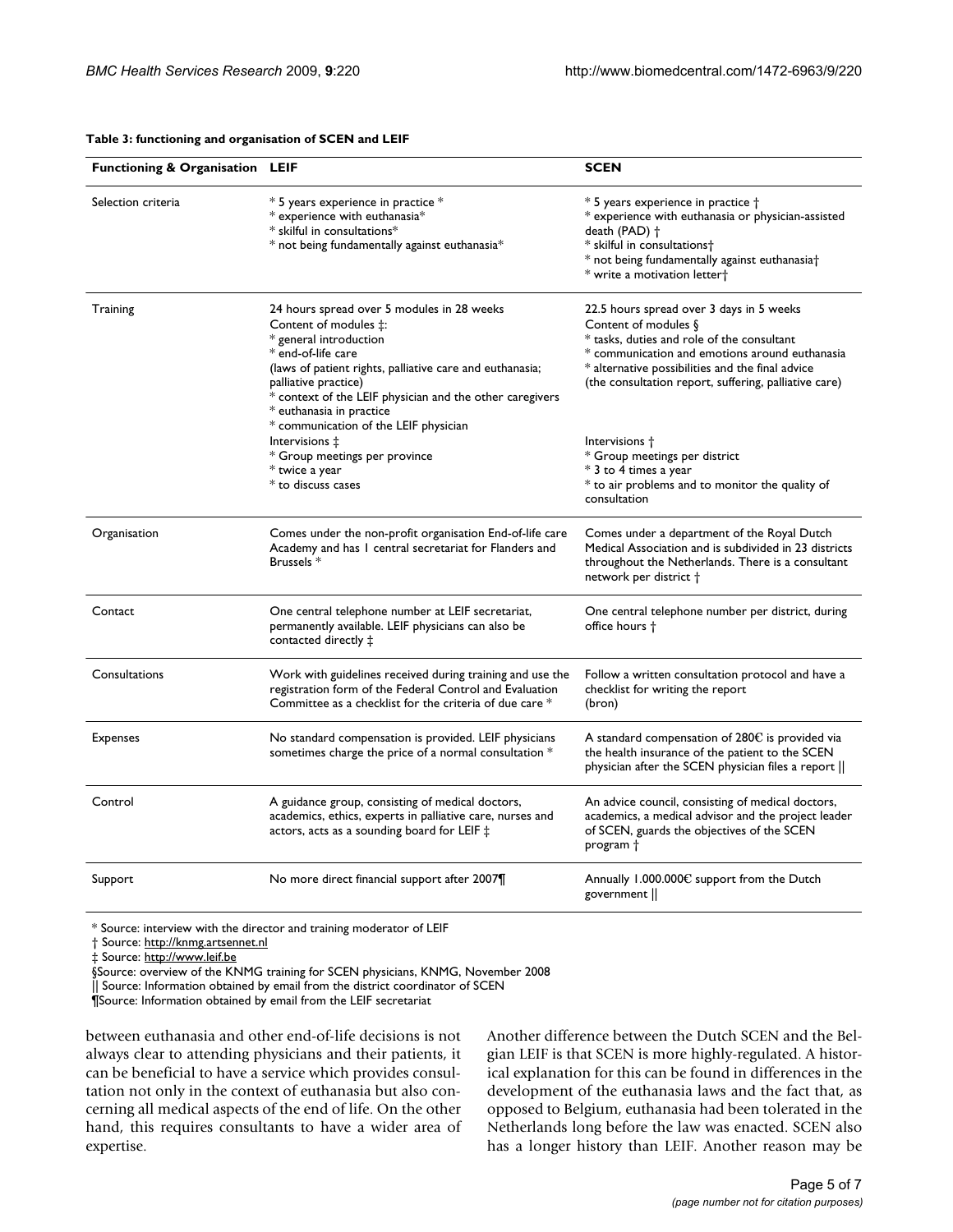that the Royal Dutch Medical Society, which organises SCEN, is controlled and strongly supported financially by the Dutch government, whereas LEIF has no controlling body and little funding. Also a general cultural inclination to formalize practices in the Netherlands may explain why SCEN is more regulated [[32\]](#page-6-28).

The heavier regulation of SCEN may provide more of a guarantee that its consultations take place according to best-practice criteria. The more informal contact procedures of LEIF (e.g. that the attending physician may make direct contact with those in the network) could on the other hand have the advantage of making the service more approachable. If implemented in other countries, such a provision is probably best designed to fit in with the prevailing cultural characteristics.

Several similarities between SCEN and LEIF can be noted. Both organisations were founded to improve (the practice of) consultation in euthanasia requests by specifically training physicians for that purpose. These physicians also support and inform their colleagues on euthanasia. The amount of training time and the guidelines for consultation that are thought during this training are similar in both countries. Furthermore, both associations organise additional meetings to discuss concrete cases. SCEN as well as LEIF have a controlling board consisting of physicians, experts and academics to continuously evaluate the organisations' functioning.

Both The Netherlands and Belgium have been careful to set in place firm and substantial procedural due care requirements in order to safeguard good practice and it can be assumed that other countries intending to legalize euthanasia would do the same. However, the practical implications of legalization are not always covered by legislation. For instance, once euthanasia is legalized, what should a physician do when confronted with a request for euthanasia, and whom should they consult? The creation of specialized service for a priori consultation in euthanasia cases can play an important role. It helps physicians to relatively easily consult a competent second physician when they are confronted with a euthanasia request. Such a service may also guarantee more compliance with the due care requirements and hence function as an additional control mechanism. Research has already demonstrated such services to be of great importance to the careful performance of euthanasia [\[14\]](#page-6-11). For instance, the criteria for good consultation (e.g. independence from patient and attending physician, seeing the patient, writing a report) were more often met in consultations with SCEN physicians than with other physicians, and a strong relationship was found between a consultation with SCEN and notification of euthanasia [\[33\]](#page-6-29). It is important, however, that the physicians who are part of such services

are fully trained to be able to judge the conditions for euthanasia and guarantee a good practice. Both SCEN and LEIF put emphasis on knowledge of the law and of palliative care, and on communication with the patient and the attending physician.

The evaluation report of the euthanasia law showed that SCEN physicians had been involved in 89% of all notified euthanasia cases in the Netherlands [[33\]](#page-6-29). The notification reports in Belgium and a first assessment of LEIF activities [[34](#page-6-30)] indicate that LEIF physicians have acted as a second physician in 54% of reported euthanasia cases in Flanders [[35](#page-6-31)]. This shows the important involvement of this service in euthanasia. SCEN and LEIF can be an example for countries that have recently legalized euthanasia, like Luxembourg, or are discussing legalization. These countries can learn from the similarities and differences between both initiatives in organising such a service according to their law, health system and culture.

## **Conclusion**

In conclusion, this study shows that similar consultation services were developed in the Netherlands (SCEN) and in Belgium (LEIF) to provide an accessible, independent and qualified second physician in cases of a request for euthanasia. Though some important differences exist between the initiatives relating to the history and culture of the two countries, they are both intended to safeguard the practice of euthanasia. As both SCEN and LEIF play an important role in the performance of euthanasia in their respective countries, it is possible to conclude that, in countries where legislation on physician-assisted death is being considered, the development of such a service is warranted, parallel to or even incorporated into the relevant laws.

## **Competing interests**

The authors declare that they have no competing interests.

## **Authors' contributions**

YVW carried out the study by gathering documents and analyzing them and drafted and revised the manuscript. JC contributed to the design and coordination of the study, the analysis of the data and to the drafting of the manuscript. He also critically revised the manuscript. BOP, JB and LD contributed to the design of the study and critically revised the manuscript. All authors read and approved the final manuscript.

## **Acknowledgements**

This study is part of the 'Monitoring Quality of End-of-Life Care (MELC) Study', a collaboration between the Vrije Universiteit Brussel, Ghent University, Antwerp University, the Scientific Institute of Public Health, Belgium, and VU University Medical Centre Amsterdam, the Netherlands. This study is supported by a grant from the Institute for the Promotion of Innovation by Science and Technology in Flanders (Instituut voor de aanmoedig